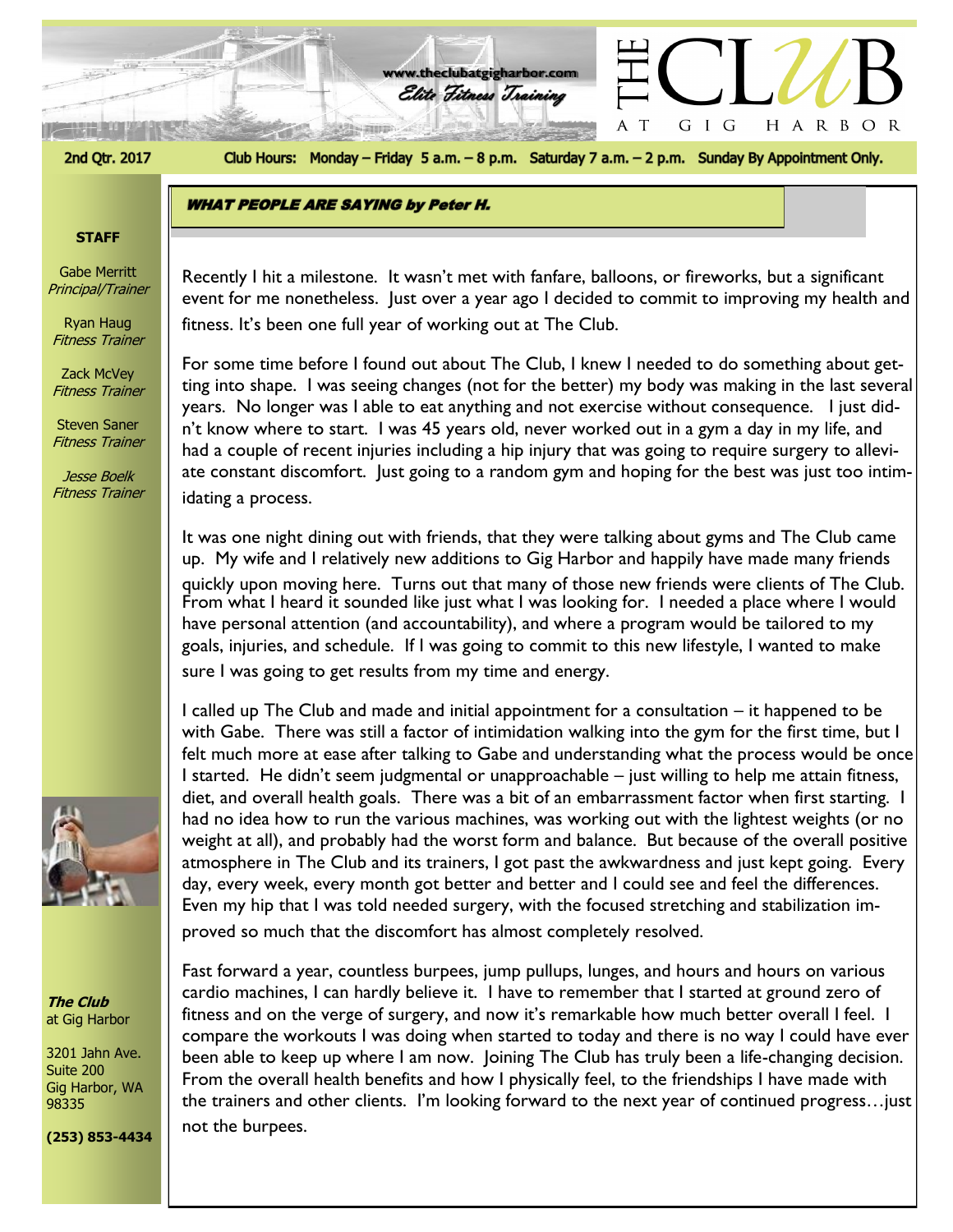**HOW SUMMER BODIES ARE MADE by Jesse Boelk** 

Increase your lean mass to increase your Resting Metabolic Rate.

During this season of rain and cold, we are all covered up in layers of clothes and gortex. What better time is there to pack on a couple of extra pounds! No one will notice the gain now, but they sure will notice how much leaner you will be this summer. By increasing your lean mass, you will have a higher metabolism, not to mention the other benefits of strength and bone density you will gain. As you begin to cut for vacation or just a summer at the lake, you will more than likely shed the few pounds of muscle you have gained and it will melt away the holiday pounds of fat that tasted so good putting on.

Finding your sweet spot for nitrogen turnover. As you begin to put muscle on it is essential that you find the type and amount of protein your body needs and digests best. Most research shows that you need 0.7-0.8 grams of protein per pound of body weight. I would suggest another method that is more precise. Measure your body composition and calculate your lean mass. Focus on consuming 80-120% of your lean mass in grams of protein. This will ensure you are not feeding your fat mass protein. The larger range of protein intake can be attributed to age, sleep, and the overall intensity and volume of your training program. Recovery is the goal not excess protein in your system that will leave you feeling bloated and lethargic. The most effective way I have found is to start at 100% of your lean mass and slowly move it up or down depending on how you are feeling. Using a journal during this phase is highly advantageous. Try and keep your carbs and fats consistent to get an accurate picture of how the change is affecting your energy levels and overall recovery. You can also utilize keto-strips to monitor nitrogen levels to be more accurate.

Reconditioning your musculoskeletal system. During this stage I would recommend scheduling some time with your trainer to conduct an overhead squat assessment to identify any imbalances in your body and begin to realign your body to avoid overuse injury prior to ramping up your cardio program as most cardio programs are repetitive in nature and may leave you prone to overuse injury. The name of the game is prehab not rehab, you can't burn fat on the couch with an ice pack. Let your trainer know if you have friends that would like a free assessment as well, having a larger support group can help get your social life to align with your fitness program.

Taper or cycle your carbohydrates to maximize your workouts. Every one responds to the decrease of carbohydrates differently, the two methods I recommend are carb cycling and carb tapering. Carb cycling involves an increase in carbs followed by a severe decrease in carbs during a 5-7 day cycle. While carb tapering is a slow decrease in carbs and then holding a low tolerable level of carbohydrates over a 1-2 month period. I prefer to use carb cycling in the form of a cheat day to treat my palate then control my carbohydrates during the week with just enough to complete my workout and function through my day.

Create an oxygen debt. Lastly create an oxygen debt during cardio and strength training sessions to maximize your time in the gym. Using circuit training during strength workouts and high intensity interval training during cardio sessions, this will do just that. Doing your strength workouts in a circuit and doing an upper body lower body rotation will maximize your workouts. For an express version, utilize full body strength exercises in conjunction with a core exercise for those days when you just don't have enough time will ensure you are making time for your goals. During your cardio workouts vary the mode and alternate between high and low intensity options. A good investment is a heart rate monitor to ensure that you are actually working at the exertion level you had planned. Consult your trainer for more specific heart rate zones and modes effective for your current condition level. By creating an oxygen debt, you will be burning calories long after your workout is complete. Many people will burn twice as many calories through post workout oxygen consumption vs a steady state cardio session or a traditional strength training workout.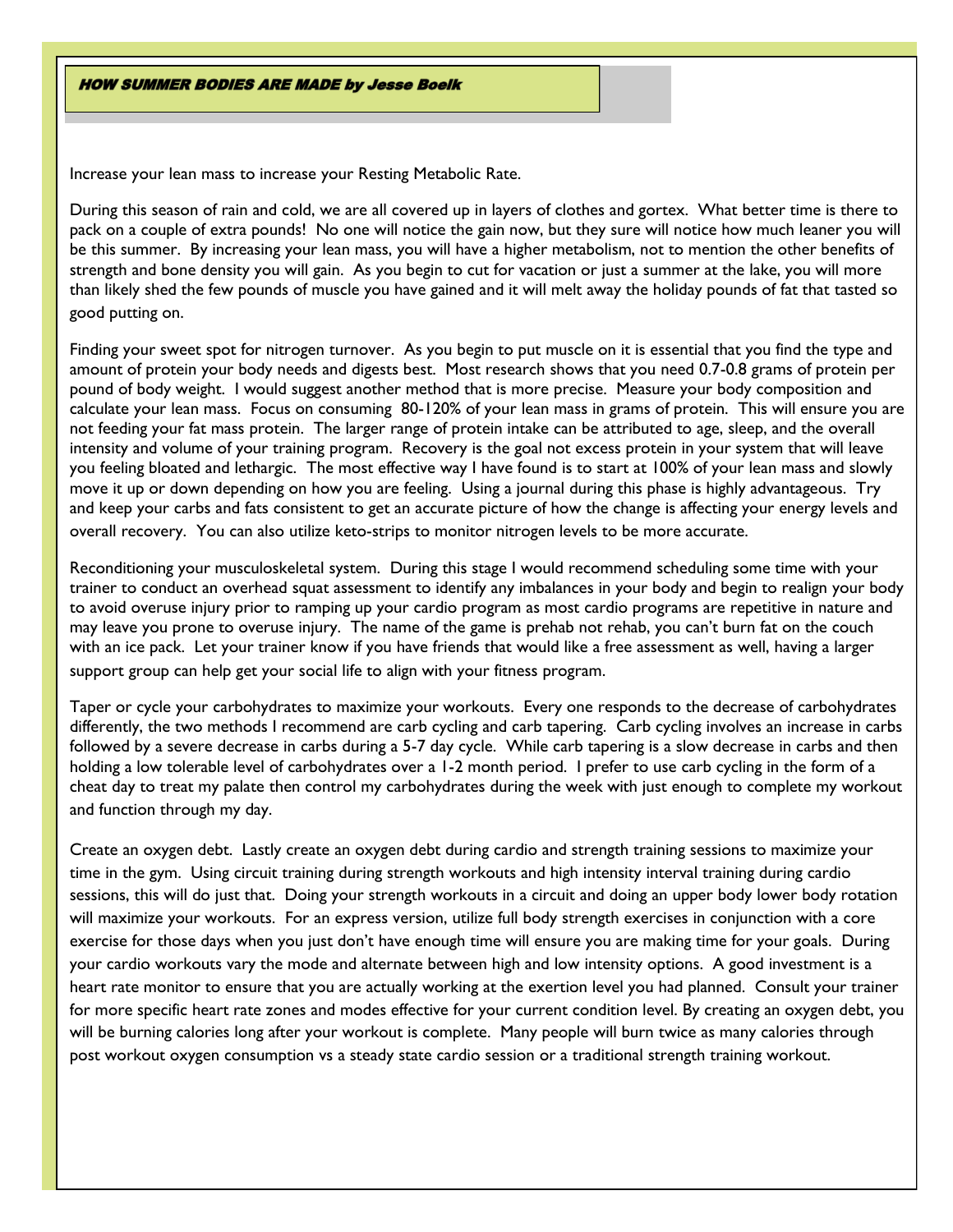### **YOU ATE IT, NOW NEGATE IT by Steven Saner**

You've just finished what feels like the most challenging workout of your life and you're so proud of yourself you feel like you deserve a treat. Maybe you convince yourself that it's ok to have something you wouldn't typically eat or drink because you probably just burned more calories than that treat contains. Well, you're probably wrong! Exercise is obviously a great way to burn calories, but when you compare the calories burned during exercise to the calories you consume through food and drinks the results may be shocking. Here are a few examples of the exercises or activities an average person would need to do in order to burn the amount of calories in some of our favorite junk foods/drinks.

1 small glazed donut=192 calories=39 minutes of lunges

12oz can of Coke=140 calories=13 minutes of outdoor jogging

1 slice of peperoni pizza=260 calories=204 consecutive burpies

5oz glass of red wine=125 calories=9 minutes of jump rope

Medium order of French fries=380 calories=41 minutes on the stairmill at speed 10

1 Cinnabon=730 calories=60 minutes of cycling at 12.5 mph

12oz margarita=540 calories=45 minutes of basketball

18oz chocolate milkshake=780 calories=49 minutes on the treadmill at speed 6.0

As you can see, it's not always worth it to give in to those cravings because your strenuous workout can be negated so easily. This doesn't mean that you should just give up exercise because the calories you burn aren't worth it (exercise produces many additional health benefits other than just burning calories). This also doesn't mean that you can never treat yourself. What this means is that you need to be aware of what you are eating and limit junk foods/ drinks as much as possible. And when you do decide to give in, you now know what you need to do to burn those extra calories!

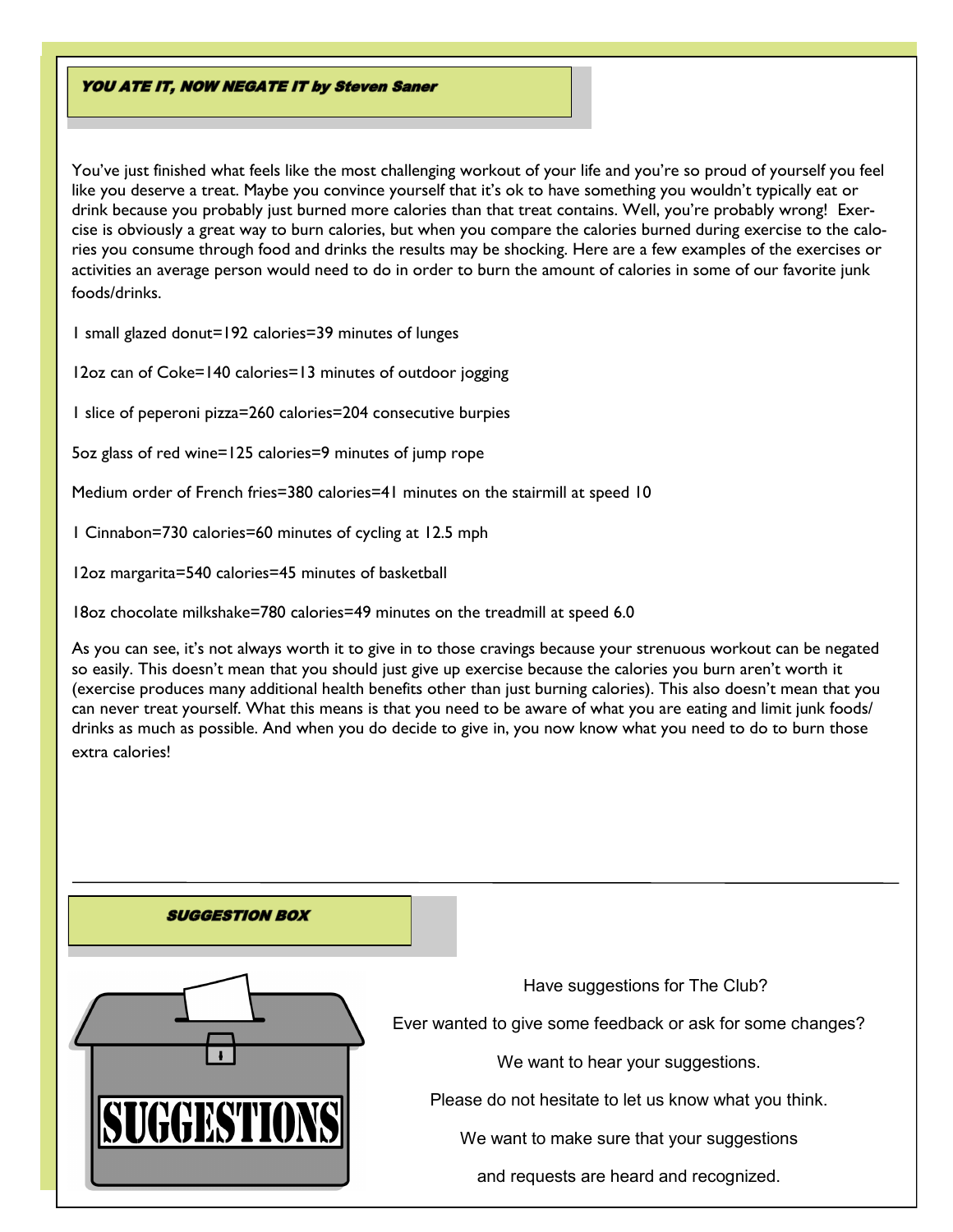### **TOP 5 FITNESS EXCUSES AND HOW TO AVOID THEM by Zack McVey**

As trainers we get the privilege of hearing excuses early and often, all day, every day. Some people are 20 minutes late because they got stuck behind a school bus, at lunch time. Others can't be bothered to do their cardio that day because they have a really important meeting, also known as brunch with a friend. The list goes on and becomes very entertaining, however these excuses all get in the way of the real goal; getting in shape. Let's take a look at some of the most difficult hurdles and possible ways you may just be able to get over them!

**I'm too busy** A classic yet very common excuse for not making it to the gym. It all comes down to priorities, if you can carve out an extra hour to catch up on your favorite tv show or meet a friend for coffee, you should be able to figure out a way to bang out a half hour of exercise. I understand that there are some days that is just isn't going to happen, but I would bet that at least 5 days a week you can probably figure it out.

**I'm too tired** One of my personal favorites! As someone who gets up at 4am every morning and has two small children, I get it. It's all too tempting to simply skip exercise in favor of the couch and your favorite show. But exercise can actually improve your energy level and mood! Just get up and get going, that's the worst part. As an added bonus, exercising first thing in the morning can help give you a burst of energy to start your day off right. If you get it done early, it's out of the way.

**I can't get time away from the kids** Admittedly a tough one. Your choices are either before they wake up, after they go to bed, or use exercise as a time to enjoy WITH your kids. Go kayaking, play hoops, or go for a jog with them. If they have practice use that as a time for yourself to be active too, jog around the field, or if you are coaching join in with conditioning drills!

**I get bored** This should never be a problem. Exercise takes so many forms that you can practically break a sweat doing any hobby. Biking, hiking, skiing, swimming, and the list goes on. If you have a favorite past time other than just sitting on the couch drinking beer, you should be able to add an exercise component to it.

**My body hurts(back)** It's normal to seek refuge in the comforts of the couch when bad back pain kicks in, but despite your instincts, rest may not be best. Studies have repeatedly found that moderate aerobic exercise, the kind that gets the blood pumping and lubricates joints, is helpful, while curling up on the couch and not moving can actually cause your muscles to tighten, worsening pain. And don't forget to incorporate stretching.



# **Join us for BOOTCAMP**

### **SATURDAY MORNING 8 a.m. to 9 a.m.**

Why boot camp? Well, at *The Club*, we are always looking at different ways to help you achieve your health and fitness goals. Our workouts will work your entire body, increasing endurance, burning calories, and improving your overall health.

**Boot Camp at** *The Club* **is FREE for everyone, not just members, so bring a friend along for the fun!**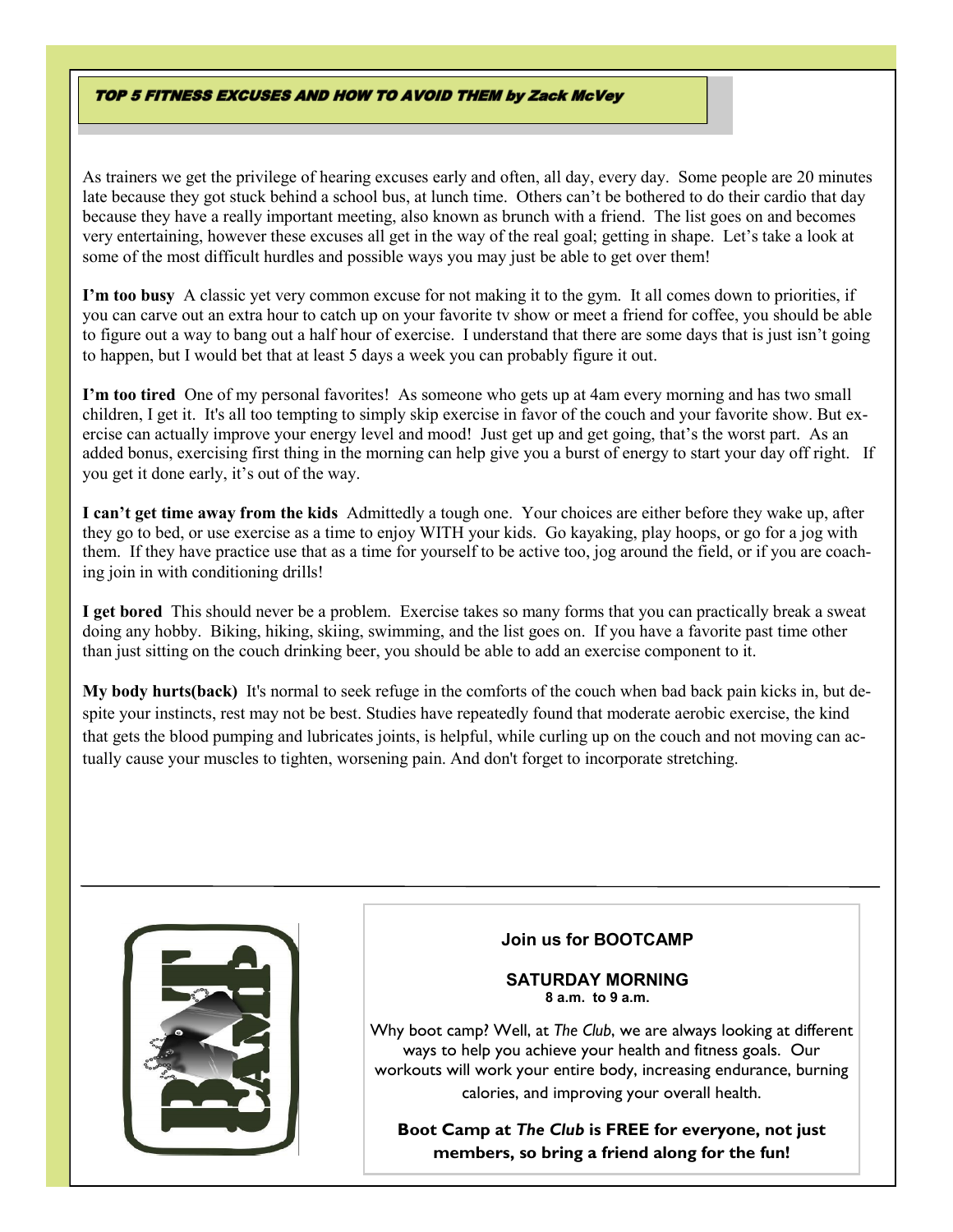# **WHY NOT TO CRASH CLEANSE by Ryan Haug**

In the past 5 years, cleanses have become increasingly popular. Everything from ten day home remedies to pre mixed, ready to drink concoctions found at retail stores that sell for \$5-\$8 a bottle. When asked, many say they do the cleanse to lose a few quick pounds and believe it makes them healthier.

Researchers at NYU Medical Center in New York say cleanses are not only ineffective, but dangerous. The researchers say there is no scientific evidence the products remove toxins in the body, a function handled by the liver and kidneys. And they warn that people subsisting solely on the cleanses are not getting proper nutrition. The basic problem is that there is a unbalanced diet approach. If you neglect proper nutrition, you are essentially doing the opposite of what in many peoples mind is the purpose.

Instead try an approach that is more in line with the way you look at your training. We always preach long term sustainable health benefits to exercise. This should be the same way you look at your diet. Extremes never work out for anyone. Crash workout programs like crash diets are a marketing ploy to make you believe that a magic pill exists, when in reality there is no magic pill and all the time you spent tormenting your body will take time, discipline and help to get back to a manageable healthy weight. Try using an "everyday" program when it comes to your liver and kidney health, much like you do with your workouts.

We say you should do something every day that increases your heart rate, so take that same approach with foods that are liver and kidney healthy such as garlic, grapefruit, carrots, beets, green tea, green veggies, avocados, apple, olive oil and quinoa. All of which are good for you and a natural detoxifier for your liver and kidneys, unlike a liquid diet made up of lemon juice, cayenne pepper and honey which are the main ingredients in many of the more popular liquid cleanses. None of which hold any real nutritional value.

Incorporate these liver cleansing and nutrient rich foods instead of opting for the unreliable quick fix. The truth is that quick fixes using herbal mixes can be dangerous especially in combination with medications. Check with your doctor before starting any extreme diet change. Good luck and good health.



#### **Join us for BOOTCAMP**

### **SATURDAY MORNING 8 a.m. to 9 a.m.**

Why boot camp? Well, at *The Club*, we are always looking at different ways to help you achieve your health and fitness goals. Our workouts will work your entire body, increasing endurance, burning calories, and improving your overall health.

**Boot Camp at** *The Club* **is FREE for everyone, not just members, so bring a friend along for the fun!**